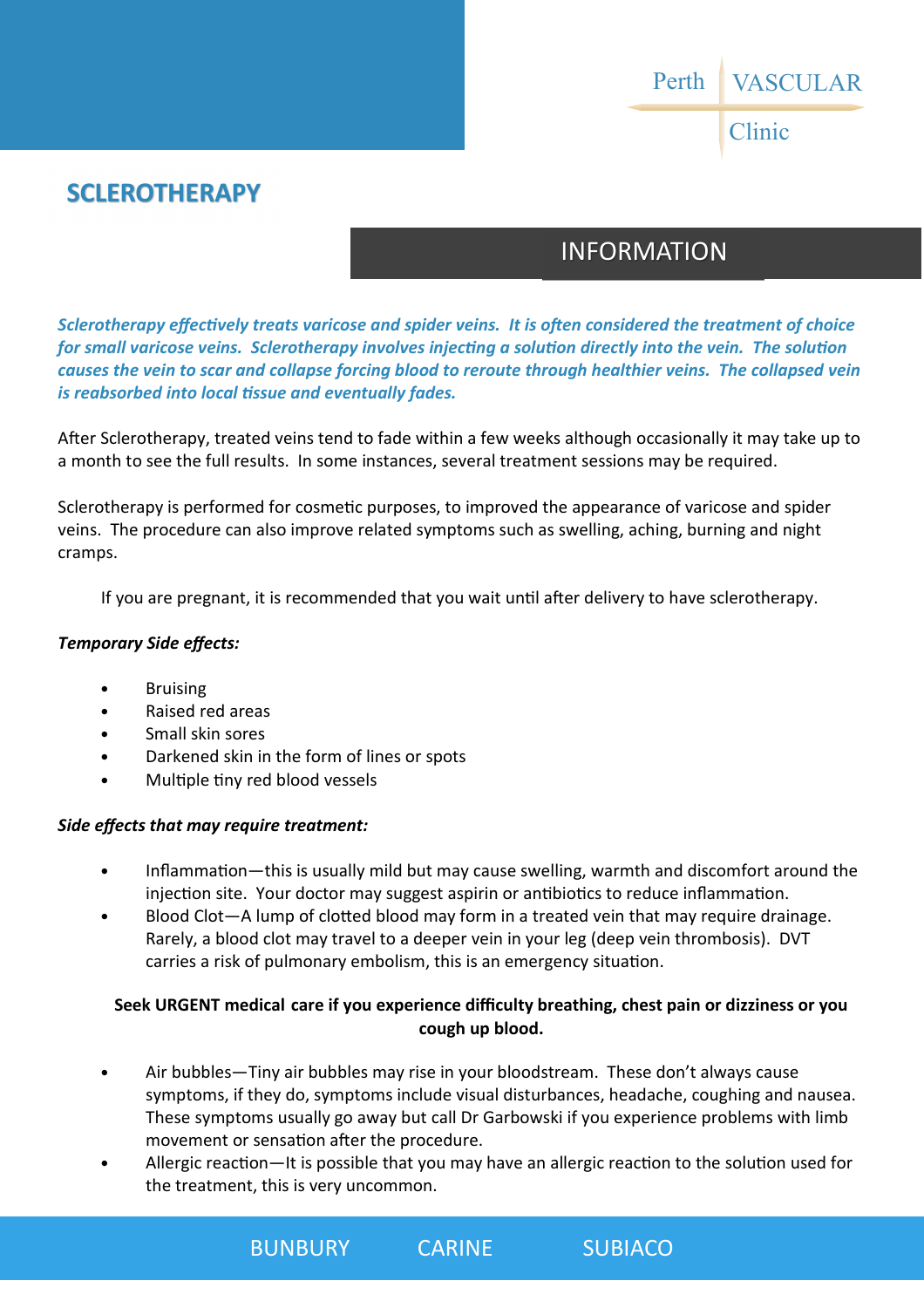

### **SCLEROTHERAPY**

# INFORMATION

#### *How to Prepare*

#### **Before the procedure, Dr Garbowski performs a physical exam and gathers your medical history.**

- Evaluate your affected veins
- Check for any underlying blood vessel disease
- Medical History—Dr Garbowski will enquire about any recent illnesses or existing conditions such as heart condition.
- Medications or supplements, especially Aspirin, non-steroidal anti-inflammatory drugs, blood thinners or antibiotics
- **Allergies**
- Smoking or oral contraceptive use, these can increase your risk of blood clots
- Previous treatments or procedures

#### **The day prior to your procedure**

- Avoid shaving or applying any lotion to your legs
- Wear loose clothing to your appointment, consider shorts so that your legs are exposed.
- Please ensure that your compression stockings have been obtained and tried on at home
- Please bring your stockings to the appointment, these will be fitted directly after treatment.

#### *What you can expect*

Sclerotherapy is completed in Dr Garbowski rooms and doesn't require anaesthesia, it generally takes less than half an hour to complete.

#### **During the procedure**

After cleansing the area, Dr Garbowski will use a fine needle to slowly inject the solution into the appropriate veins. The solution works by irritating the lining of the vein causing it to swell shut and block the flow of blood. Eventually the vein will become scar tissue and disappear. You may experience minor stinging or cramps when the needle is inserted into the vein. Once the needle is withdrawn, Dr Garbowski applies compression and massages the area to disperse the solution. A compression pad may be taped to the injection site while the doctor moves onto the next vein.

#### **After the procedure**

Immediately following the procedure, you rest, Dr Garbowski checks the injection sites for immediate side effects. You are then encouraged to walk and move around, this is important to prevent the formation of blood clots.